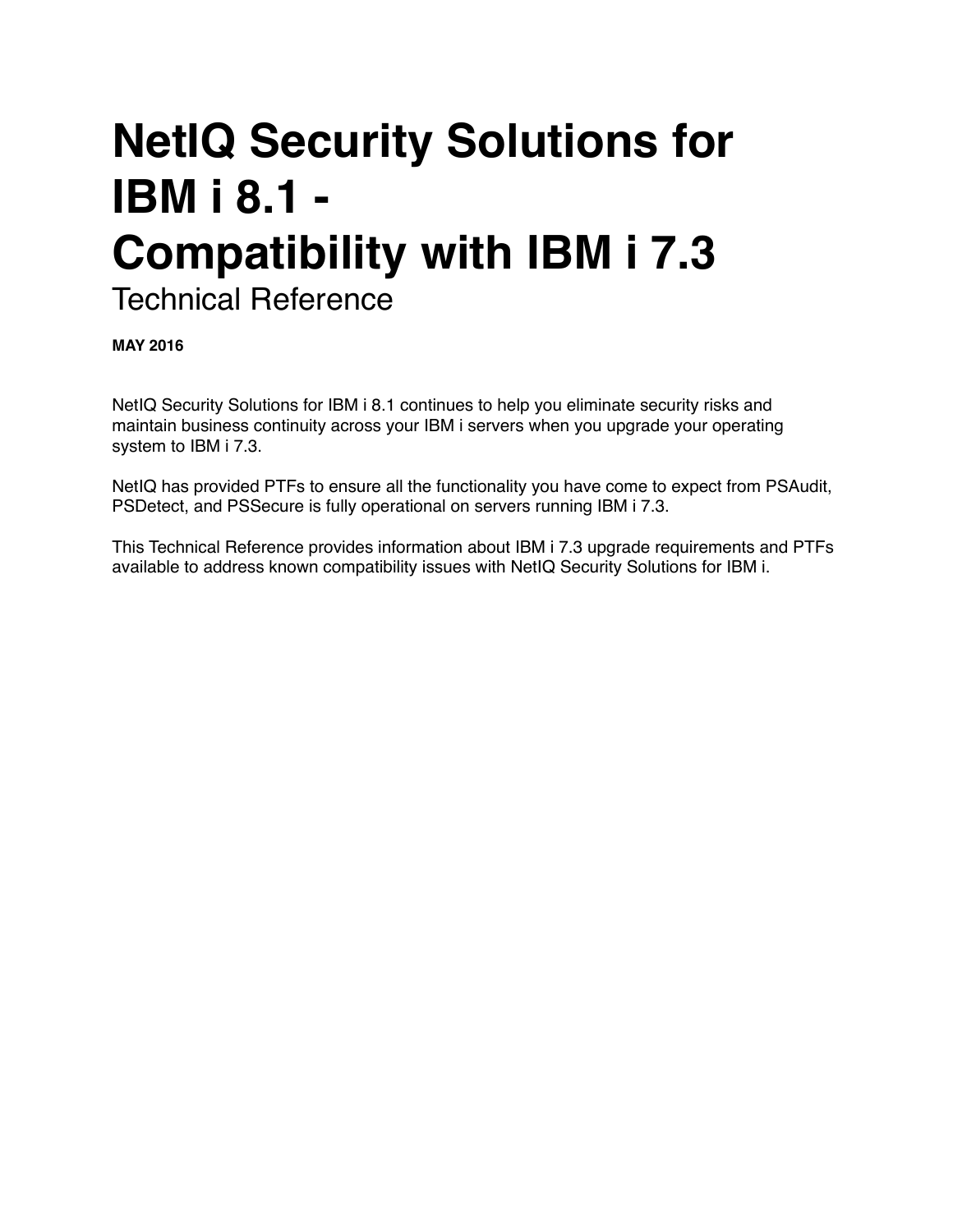#### **Legal Notice**

THIS DOCUMENT AND THE SOFTWARE DESCRIBED IN THIS DOCUMENT ARE FURNISHED UNDER AND ARE SUBJECT TO THE TERMS OF A LICENSE AGREEMENT OR A NON-DISCLOSURE AGREEMENT. EXCEPT AS EXPRESSLY SET FORTH IN SUCH LICENSE AGREEMENT OR NON-DISCLOSURE AGREEMENT, NETIQ CORPORATION PROVIDES THIS DOCUMENT AND THE SOFTWARE DESCRIBED IN THIS DOCUMENT "AS IS" WITHOUT WARRANTY OF ANY KIND, EITHER EXPRESS OR IMPLIED, INCLUDING, BUT NOT LIMITED TO, THE IMPLIED WARRANTIES OF MERCHANTABILITY OR FITNESS FOR A PARTICULAR PURPOSE. SOME STATES DO NOT ALLOW DISCLAIMERS OF EXPRESS OR IMPLIED WARRANTIES IN CERTAIN TRANSACTIONS; THEREFORE, THIS STATEMENT MAY NOT APPLY TO YOU.

For purposes of clarity, any module, adapter or other similar material ("Module") is licensed under the terms and conditions of the End User License Agreement for the applicable version of the NetIQ product or software to which it relates or interoperates with, and by accessing, copying or using a Module you agree to be bound by such terms. If you do not agree to the terms of the End User License Agreement you are not authorized to use, access or copy a Module and you must destroy all copies of the Module and contact NetIQ for further instructions.

This document and the software described in this document may not be lent, sold, or given away without the prior written permission of NetIQ Corporation, except as otherwise permitted by law. Except as expressly set forth in such license agreement or nondisclosure agreement, no part of this document or the software described in this document may be reproduced, stored in a retrieval system, or transmitted in any form or by any means, electronic, mechanical, or otherwise, without the prior written consent of NetIQ Corporation. Some companies, names, and data in this document are used for illustration purposes and may not represent real companies, individuals, or data.

This document could include technical inaccuracies or typographical errors. Changes are periodically made to the information herein. These changes may be incorporated in new editions of this document. NetIQ Corporation may make improvements in or changes to the software described in this document at any time.

U.S. Government Restricted Rights: If the software and documentation are being acquired by or on behalf of the U.S. Government or by a U.S. Government prime contractor or subcontractor (at any tier), in accordance with 48 C.F.R. 227.7202-4 (for Department of Defense (DOD) acquisitions) and 48 C.F.R. 2.101 and 12.212 (for non-DOD acquisitions), the government's rights in the software and documentation, including its rights to use, modify, reproduce, release, perform, display or disclose the software or documentation, will be subject in all respects to the commercial license rights and restrictions provided in the license agreement.

#### **© 2016 NetIQ Corporation. All Rights Reserved.**

For information about NetIQ trademarks, see [https://www.netiq.com/company/legal/.](https://www.netiq.com/company/legal/)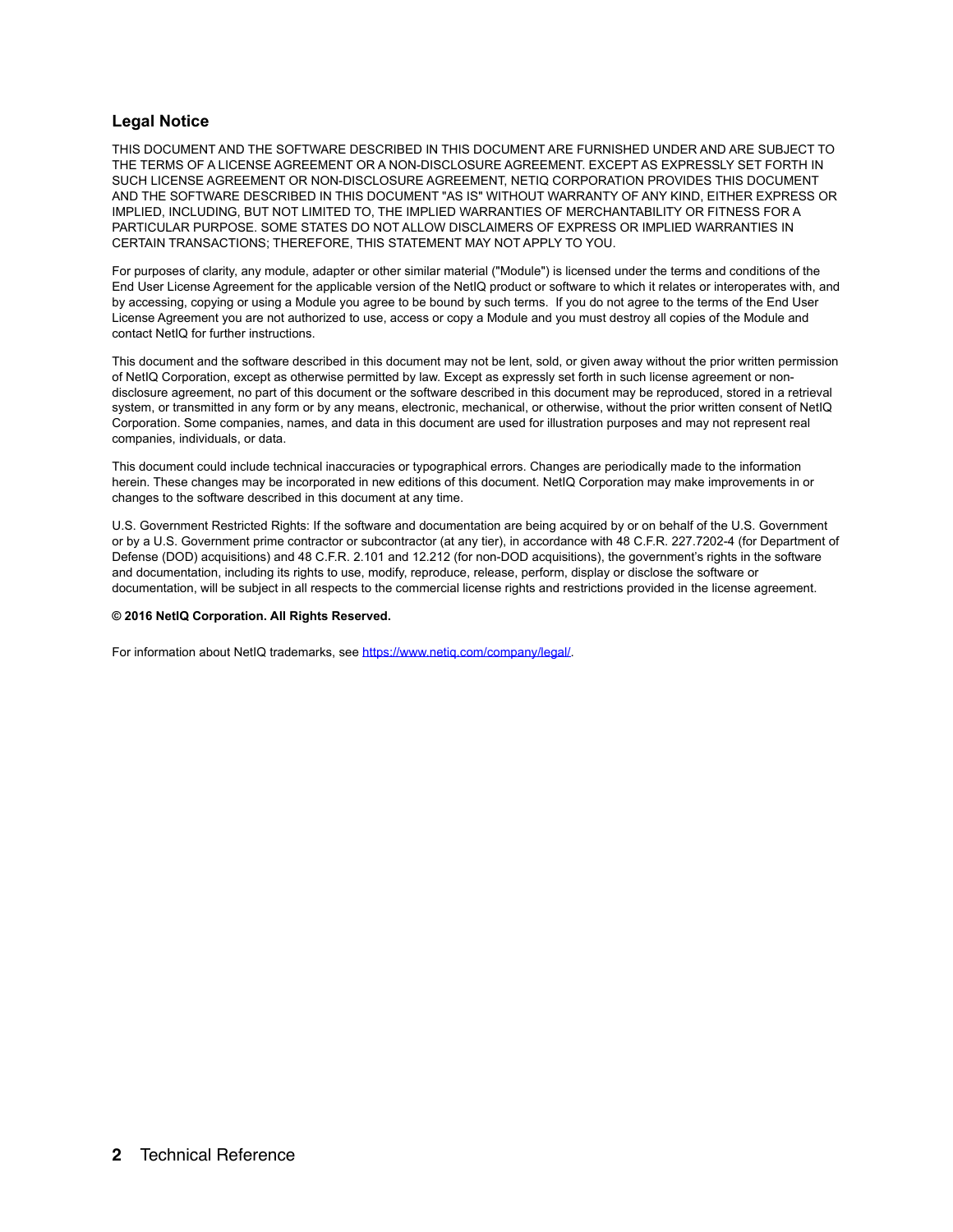# Planning Your IBM i 7.3 Upgrade

This section addresses issues to consider and provides steps to follow before upgrading your operating system to IBM i 7.3 on systems running NetIQ Security Solutions for IBM i 8.1.

## **Upgrade Checklist**

Review the following checklist items before upgrading to IBM i 7.3.

### NetIQ Sentinel Agent Manager (SAM) Processing Issues

If you use NetIQ Sentinel Agent Manager (SAM) for IBM i to collect IBM i logs, consider upgrading to IBM i 7.3 when you have no batch processes scheduled. The upgrade process can generate a large volume of journal entries in the QAUDJRN, depending on the journal settings. Processing these journal entries will require additional time and can severely affect jobs in SAM and the PSAudit System Auditing and Reporting (SAR) function.

## Permanently Apply PTFs

Before upgrading your operating system to IBM i 7.3, you must permanently apply all currently applied NetIQ Security Solutions for IBM i PTFs.

#### **TO PERMANENTLY APPLY PTFS:**

- 1. Type the following command on the IBM i command line. APYPTF LICPGM(1PSA001) RLS(V8R1M0) SELECT(\*ALL) APY(\*PERM) DELAYED(\*NO) **Note** You can run the command interactively. It is not necessary to perform an IPL after applying the NetIQ PTFs.
- 2. Press **Enter**.
- 3. Repeat Steps **1** and **2** for licensed programs 1PSC001, 1PSD001, 1PSI001, and 1PSS001.

### Checklist Items

- 1. *If you use NetIQ Sentinel Agent Manager to audit IBM i log data,* determine the best time to perform the upgrade. For more information, see "NetIQ Sentinel Agent Manager (SAM) Processing Issues" above.
- **2. Review the known issues described in "Known IBM i 7.3 Compatibility Issues" below.**
- 3. Ensure PTFs released to address known issues in previous operating system versions have been applied. Especially if you are skipping an OS version during this upgrade, make sure you review and follow the instructions in the NSSi 8.1 compatibility document specific to the skipped OS version.
- 4. Permanently apply all currently applied NetIQ Security Solutions for IBM i PTFs for all licensed programs: 1PSA001, 1PSC001, 1PSD001, 1PSI001, and 1PSS001. For instructions, see "Permanently Apply PTFs" above.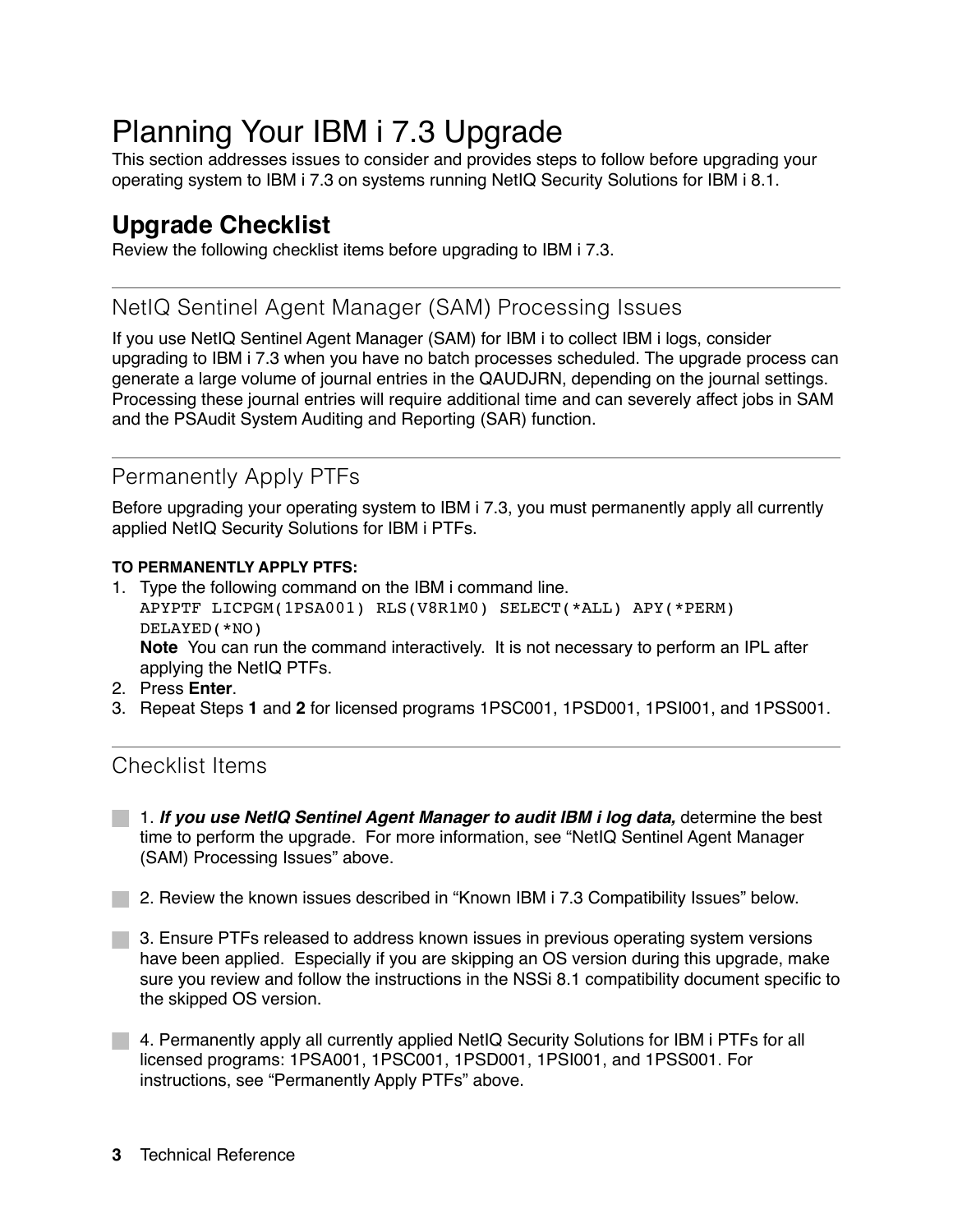5. *If you are using PSSecure Profile and Password Management to monitor inactive user profiles,* remove the Q\* exclusion from the User Profile Management feature and hold the PSPROFILE scheduled job. For more details and instructions, see "Remove the  $Q^*$ Exclusion" below.

6. *After upgrading to IBM i 7.3,* re-add the Q\* exclusion to the User Profile Management feature and start the PSPROFILE scheduled job. For instructions, see "Re-Add the Q\* Exclusion" below.

## Remove the Q\* Exclusion

The upgrade to IBM i 7.3 can remove and replace one of the IBM "Q" profiles. If you are using PSSecure Profile and Password Management (PPM) to monitor inactive user profiles, you must remove the Q\* exclusion from the PPM User Profile Management function. You must also hold the PSPROFILE scheduled job.

#### **TO REMOVE THE Q\* EXCLUSION FROM PPM:**

- 1. On the command line, type WRKJOBSCDE, and then press **Enter**.
- 2. **If the PSPROFILE job is scheduled,** put it on hold.
- 3. From the NetIQ Product Access Menu, type 2 (PSSecure), and then press **Enter**.
- 4. Type 2 (Profile and Password Management), and then press **Enter**.
- 5. Type 1 (General Options Menu), and then press **Enter**.
- 6. Type 17 (User Profile Exclusions), and then press **Enter**.
- 7. Remove the entry for Q\*.

### Re-Add the Q\* Exclusion

After you upgrade to IBM i 7.3, you must re-add the Q\* exclusion to the PPM User Profile Management function and release the PSPROFILE scheduled job. For more information, see "Remove the Q\* Exclusion" above.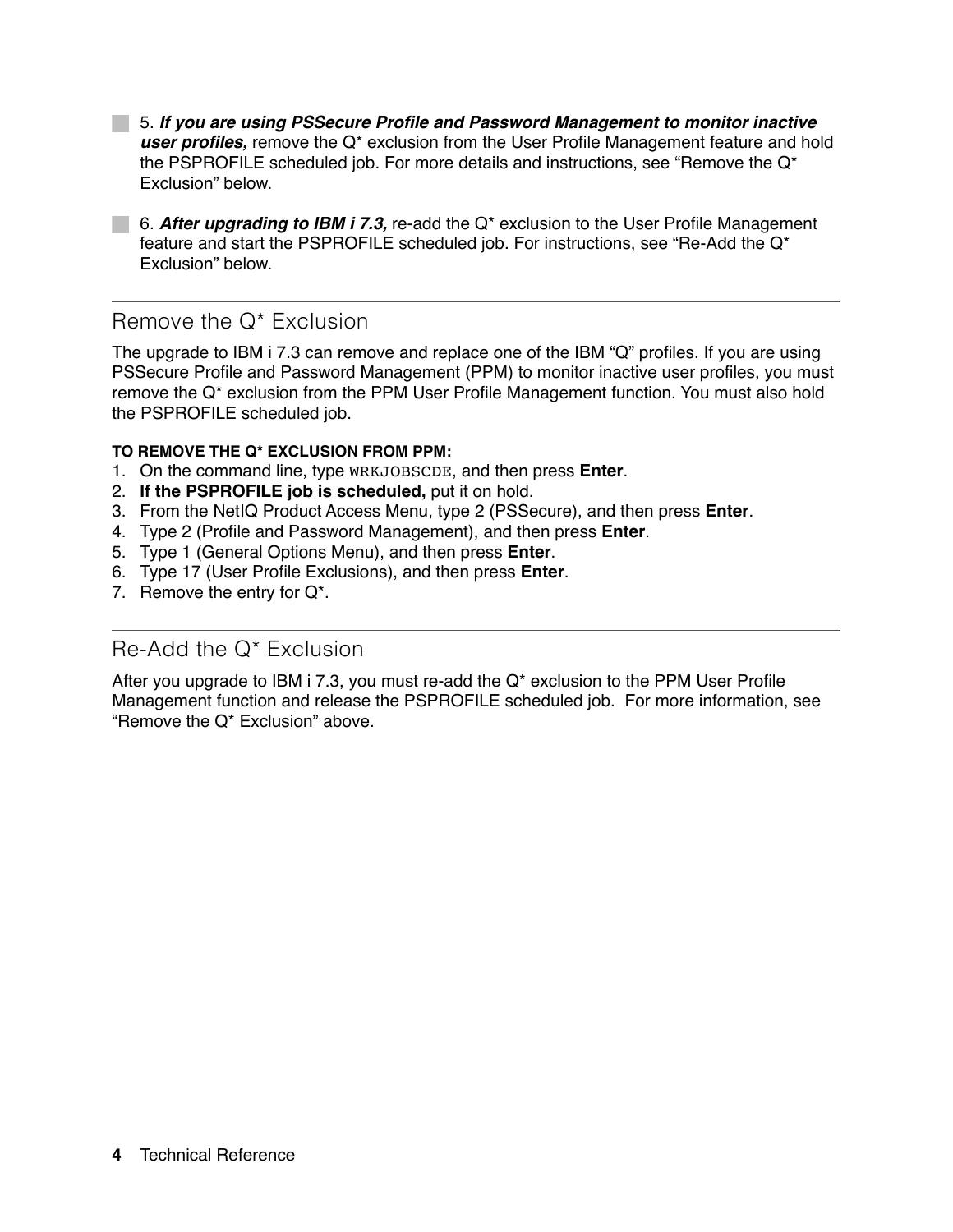# Known IBM i 7.3 Compatibility Issues

NetIQ Corporation strives to ensure our products provide quality solutions for your security needs. We have tested all NetIQ Security Solutions for IBM i products on systems running IBM i 7.3. This section describes known issues found during compatibility testing and any available PTFs for remediation.

# **PSAudit - Data Auditing and Reporting (DAR)**

## Change Report Failure

PTF 1A04015 resolves an issue where attempting to run a Change Report results in a level check error referencing file JRNINFO in library QSYS2.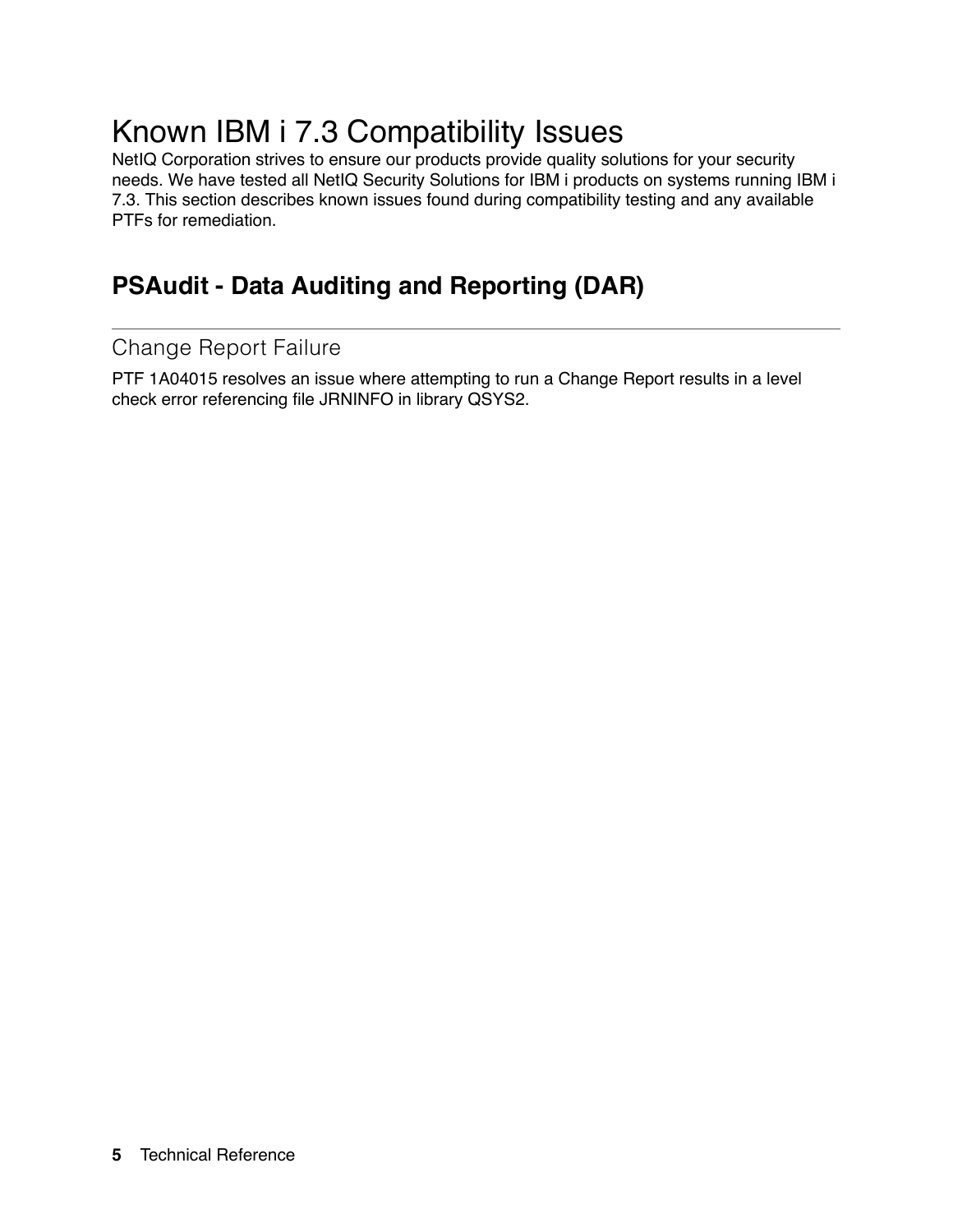# Previous Operating System Version Compatibility

NetIQ Security Solutions for IBM i 8.1 continues to support the following IBM operating system features provided in previous operating system releases.

## **Password Level Support**

You can control password values and restrictions on your iSeries server by setting the password level system value QPWDLVL. The password level defines the maximum number of characters used in a password, as well as how your iSeries passwords affect communication with other systems in a network.

NetIQ Security Solutions for iSeries 8.1 components support password level 0, which uses the following standards:

- **•** Allows a password length of 10 characters or less
- **•** Restricts passwords from beginning with a numeric character or underscore
- Supports conversion to uppercase EBCDIC characters, including A through Z, 0 through 9,  $\omega$ ,  $\#$ ,  $\Box$ , and \$

The following sections describe how setting password levels 1, 2, and 3 affect NetIQ Security Solutions for iSeries components.

#### PSSecure Profile and Password Management

Profile and Password Management (PPM) helps you manage user profiles and control users' passwords on iSeries servers when QPWDLVL is set to 0 or 1. Except for specific User Profile Management (UPM) functions, PPM does not support password levels higher than 1.

Setting QPWDLVL to 2 or 3 causes the following limitations:

- **•** Users cannot access all menu options.
- **•** PPM does not send password expiration warning messages.
- **•** PPM redirects users to the IBM Change Password screen when they enter an expired password.
- **•** Users cannot synchronize profiles and passwords.

The PSPROFILE job allows you to automatically disable, delete, and archive inactive user profiles on your system. PSPROFILE job and other UPM functions will work at password level 2 and 3.

## PSAudit System Auditing and Reporting

System Auditing and Reporting (SAR) Profiles with Weak Passwords and 10 Point Security Check-up reports provide an analysis of the user profile passwords used in your environment. Running these reports regularly helps identify passwords that are not compliant with your company's password policy.

SAR provides the following support for operating system password levels.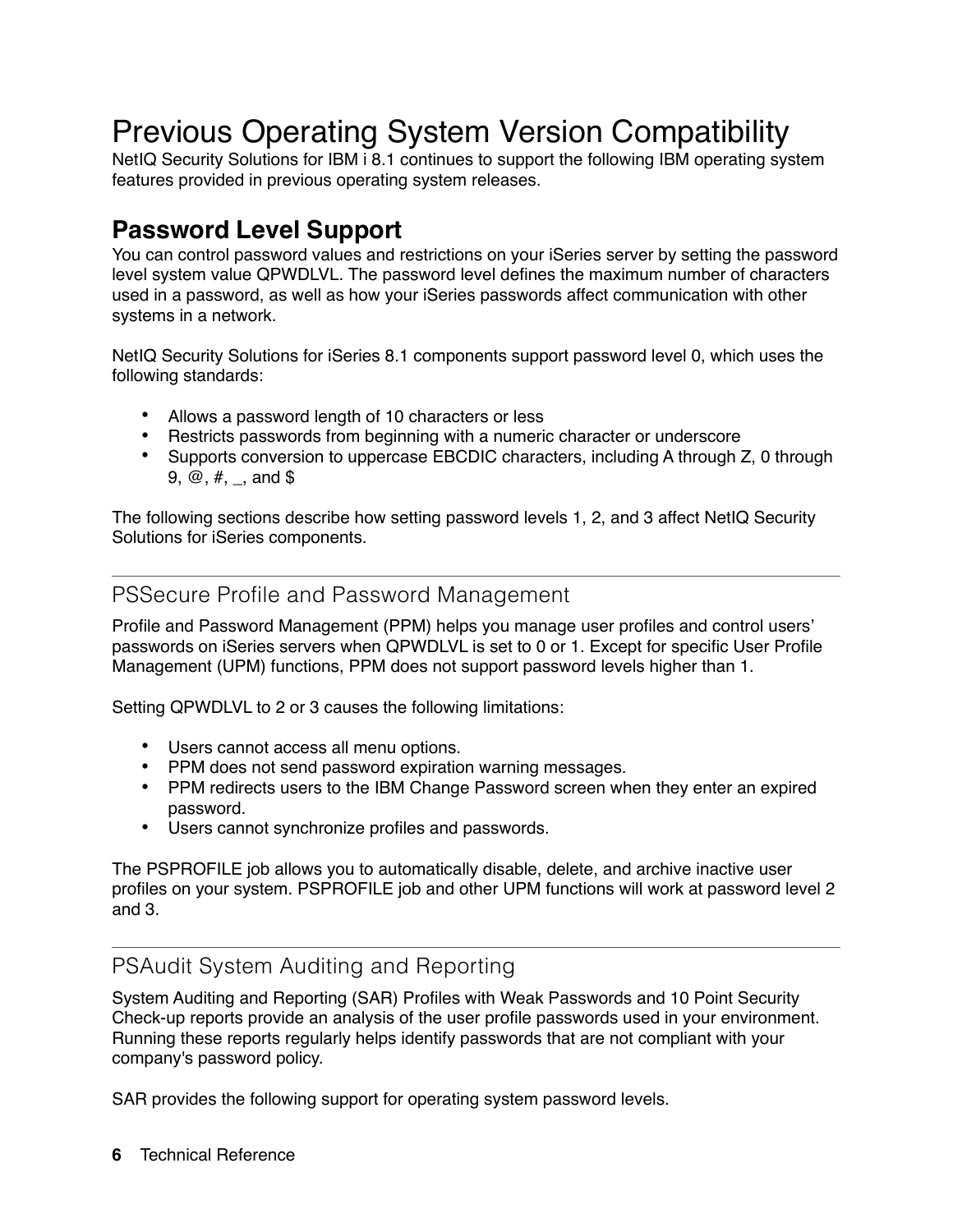| <b>QPWDLVL</b><br><b>Setting</b> | <b>SAR Support</b>                                                                                                                                                                                   |
|----------------------------------|------------------------------------------------------------------------------------------------------------------------------------------------------------------------------------------------------|
| $\theta$                         | The Profiles with Weak Passwords and 10 Point Security Check-up reports identify weak passwords.                                                                                                     |
|                                  | The Profiles with Weak Passwords report does not provide user profile information and the 10 Point<br>Security Check-up report provides the password level setting instead of a pass or fail rating. |
|                                  | You can use the Profiles with Weak Passwords and 10 Point Security Check-up reports only if your<br>passwords meet the standard used in password level 0.                                            |
|                                  | The Profiles with Weak Passwords report does not provide user profile information and the 10 Point<br>Security Check-up report provides the password level setting instead of a pass or fail rating. |

### PSPasswordManager

PSPasswordManager checks for compliance with existing operating system password composition rules.

PSPasswordManager also uses a customizable pre-defined word list beyond operating system native capabilities to enforce the use of well-constructed passwords.

PSPasswordManager provides the following support for operating system password levels.

## **Using NetIQ Security Solutions for iSeries 8.1 with Multiple IASPs**

Independent Auxiliary Storage Pools (IASPs) are physical collections of disks that are independent from the rest of the storage on a system. Since each IASP contains all the necessary system information associated with the data it contains, you can take an IASP offline, bring it online without an IPL, or switch it between systems while the system is active. Most NetIQ Security Solutions for iSeries components reference only objects located in the Base System ASP. However, you can configure some components to reference objects located in any IASP by issuing the SETASPGRP command or specifying an IASP through the job description.

The following sections describe how multiple IASPs affect each NetIQ Security Solutions for iSeries component.

### PSAudit System Auditing and Reporting

You can analyze security risks, ensure policy compliance, and secure your IASPs using Secure Configuration Manager task reports. These task reports provide the name of the IASP from which NetIQ Security Solutions for iSeries gathered QAUDJRN log data. You can also run these IASP reports through iSeries terminal emulation using the PSRUNRPT command.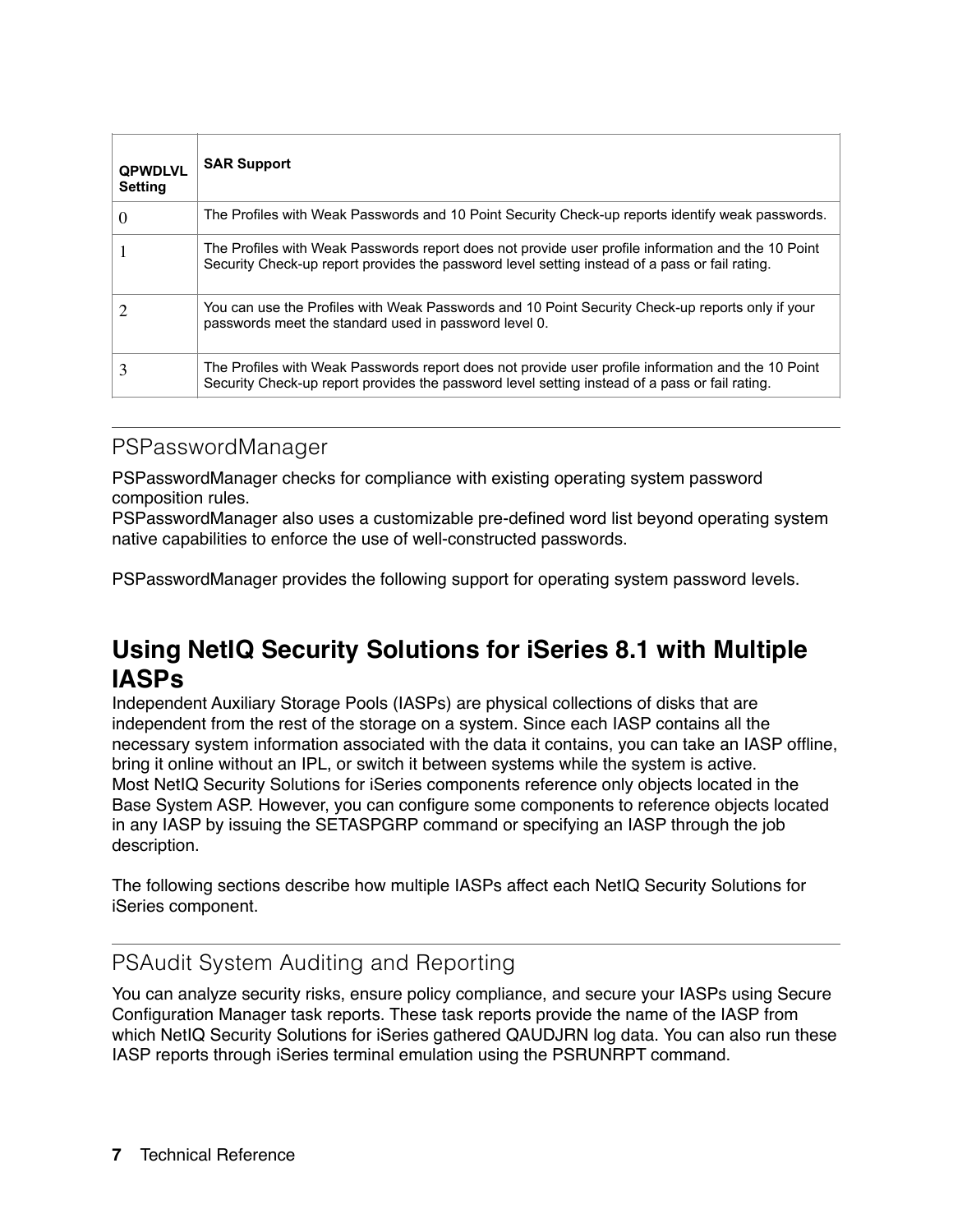For more information about IASP support, see the *NetIQ Security Solutions for iSeries Installation Guide*.

## PSAudit Data Auditing and Reporting

Data Auditing and Reporting (DAR) can audit files across multiple IASPs and provide the ASP group name for a file in the heading of the File Accessed and Changed Data reports. To use DAR to track changes made to a file that exists in libraries located in multiple IASPs, the files must have identical layouts. For example, if MYLIB/MYFILE exists in both the Base System ASP and MYASP IASP, these two files must have identical layouts. DAR can audit and run reports for both files.

Before adding a file located in an IASP to DAR or producing a DAR report, specify the appropriate IASP by either issuing the SETASPGRP command or specifying the IASP in the job description. For more information about changing a job description, see the IBM documentation.

#### **TO ADD A FILE IN AN IASP TO DAR:**

- 1. Specify the IASP for the current job by typing the following command. SETASPGRP ASPGRP(IASPNAME)
	- where IASPNAME is the name of the IASP where the file is located.
- 2. Press **Enter**.
- 3. Access the Work with Files screen by executing the following option string starting at the NetIQ Product Access Menu:
	- **Opt** 1 **(PSAudit)** > 3 **(Data Auditing and Reporting)**
- 4. Press **F6** to access the **Add Files to be Journaled** window.
- 5. Specify the name of the file you want to monitor, and then press **Tab**.
- 6. Specify the name of the library where the file is located, and then press **Enter**.

### PSSecure Remote Request Management

RRM assumes objects are located in the Base System ASP unless the remote transaction fully qualifies an object in IFS notation. If you are using RRM to secure your server at the object level, all remote transactions must provide explicit object paths.

When remote transactions fully qualify an object located in IASP, RRM correctly collects and secures the object.

The following procedure describes how to perform an FTP transfer of a fully qualified object in the example MYASP IASP.

#### **TO RETRIEVE MYLIB/MYFILE FROM MYASP IASP:**

- 1. From a PC DOS window, type FTP system\_ip, and then press **Enter**.
- 2. Enter your iSeries user name and press **Enter**.
- 3. Enter your iSeries password, and then press **Enter**.
- 4. Type binary, and then press **Enter**.
- 5. Type quote site namefmt 1, and then press **Enter**.
- 6. Type the following command:

```
 get /MYASP/QSYS.LIB/MYLIB.LIB/MYFILE.FILE/MYFILE.MBR C:\MYFILE.MBR
```
- 7. Press **Enter**.
- **8** Technical Reference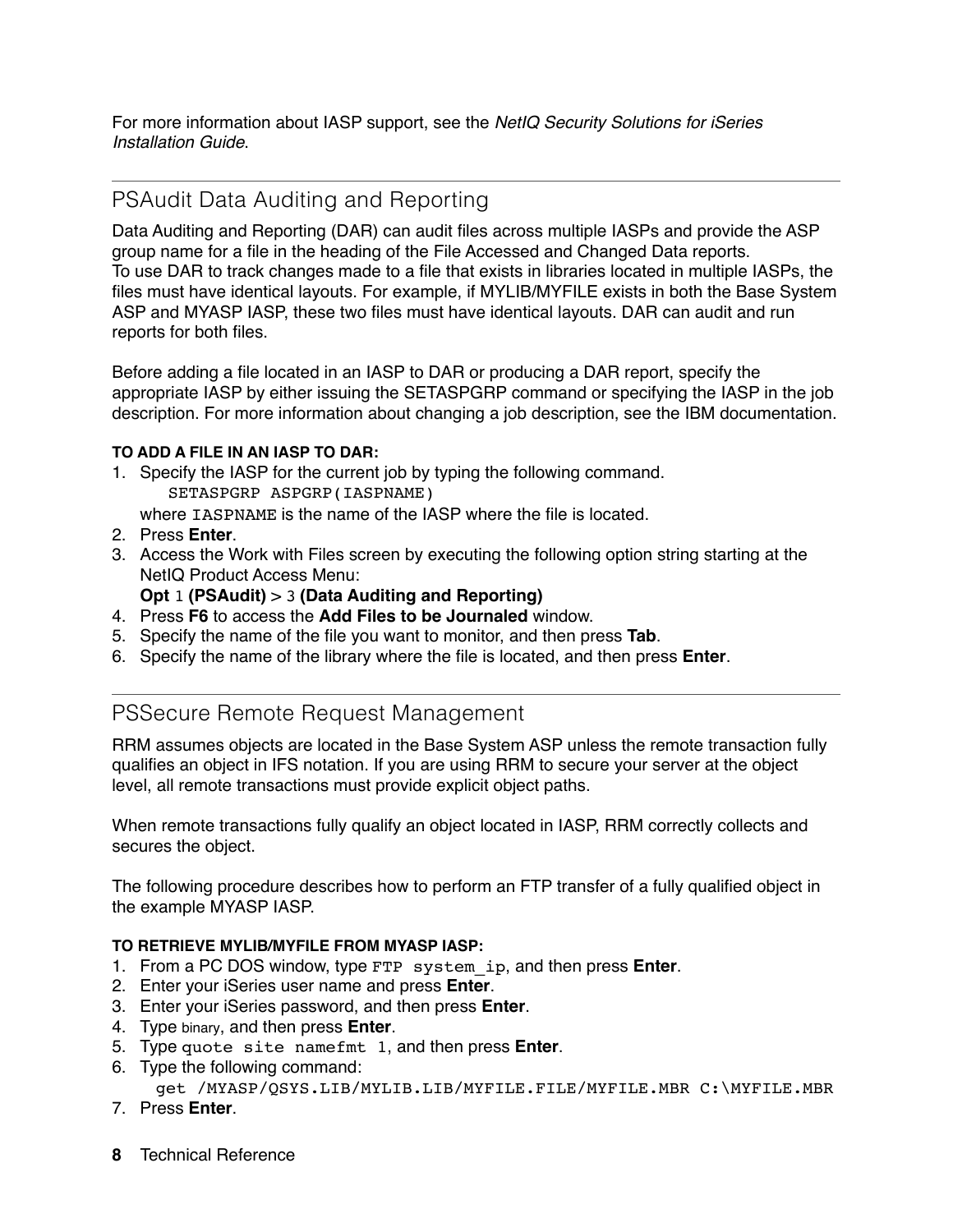- 8. Type quit, and then press **Enter**.
- 9. On your iSeries server, access the Work With Collected Entries screen by executing the following option string starting at the NetIQ Product Access Menu: **Opt** 2 **(PSSecure) >** 3 **(Remote Request Management) >** 2 **(Work with Collected Entries)**
- 10. Type 10 (Object) in the **Op** field to the left of the FTP SEND entry, and then press **Enter** to display the object path.

RRM displays the collected object path in the following format: /MYASP/QSYS.LIB/MYLIB.LIB/MYFILE.FILE/MYFILE.MBR where

MYASP specifies the name of your IASP. MYLIB.LIB specifies the name of the library where the document is located on your IASP. MYFILE.FILE specifies the name of the file located on your IASP. MYFILE.MBR specifies the name of the member contained in the file located on your IASP

#### PSSecure Object Authority Management

You can use Object Authority Management (OAM) with any object located in the Base System ASP or in the OAM job's IASP. To use OAM with objects in different IASPs, you must either issue the SETASPGRP command or specify the IASP in the job's description. For more information about changing a job description, see the IBM documentation.

The following procedure describes how to set authority for the example MYLIB/MYFILE based on MYTEMPLATE using the SETASPGRP command.

#### **TO SET AUTHORITY BASED UPON AN OAM TEMPLATE:**

- 1. To specify the IASP for the current job, type the following command, and then press **Enter**: SETASPGRP ASPGRP(IASPNAME) where IASPNAME is the name of the IASP where the file is located.
- 2. To set the authority of the file, type the following command, and then press **Enter**: PSSECURE/STROAMAPI TEMPLATE(MYTEMPLATE) LIB(MYLIB) OBJ(MYFILE) TYPE(\*FILE) CMPLFLG(\*YES)

#### PSSecure Secure File Editor

You can use Secure File Editor (SFE) with any file located in the Base System ASP or in the SFE job's IASP. To use SFE with files in different IASPs, you must either issue the SETASPGRP command or specify the IASP in the job's description. For more information about changing a job description, see the IBM documentation.

The following procedure describes how to edit the example MYLIB/ MYFILE, which is located in the MYASP and MYOTHASP IASPs.

#### **TO EDIT A FILE LOCATED IN A LIBRARY WITHIN TWO IASPS:**

1. To specify MYASP IASP for the current job, type the following command, and then press **Enter**:

```
SETASPGRP ASPGRP(MYASP)
```
**9** Technical Reference